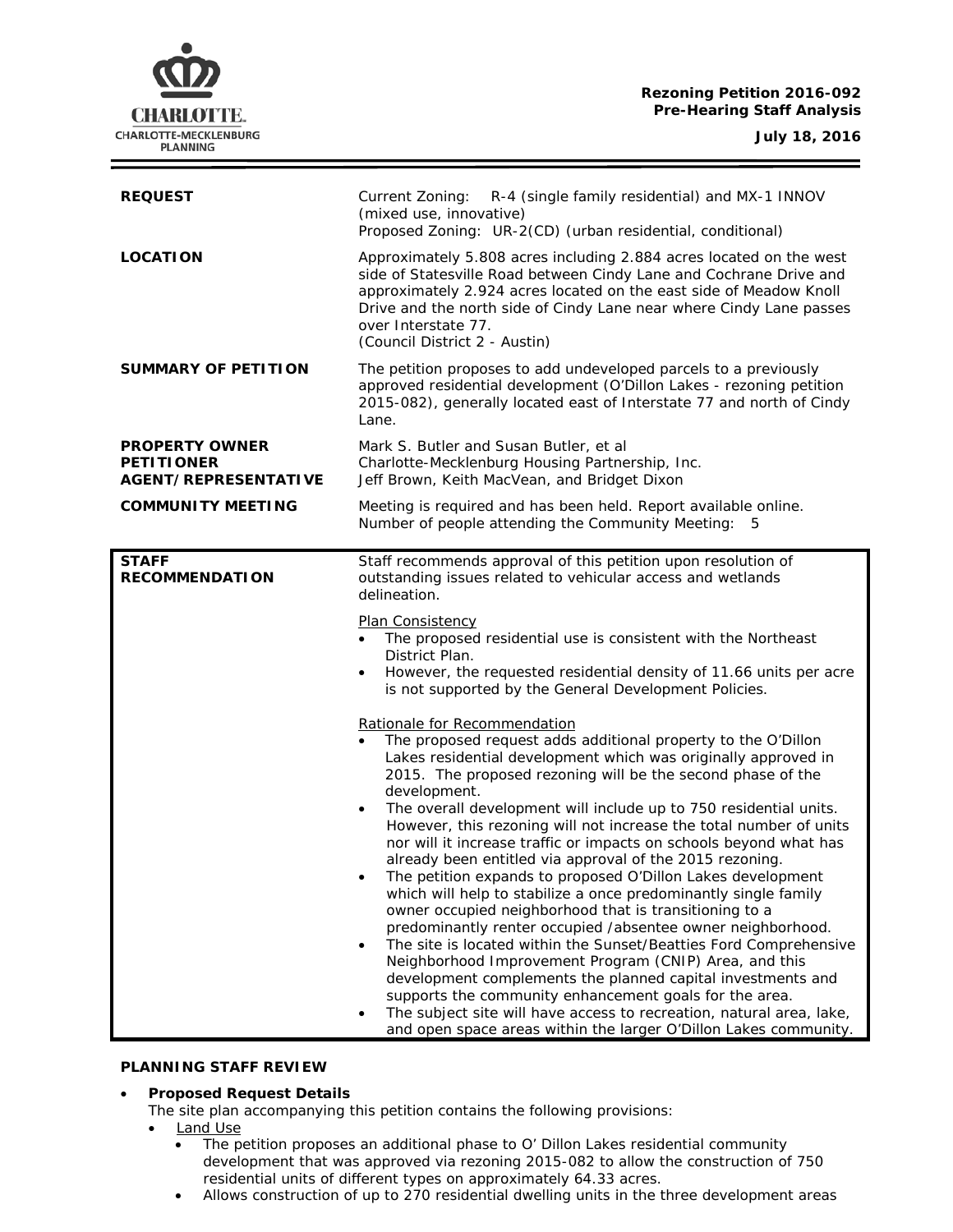(Development Areas B.2, E.1, and E.2) to be added to the previously approved O'Dillon Lakes development.

- However, this petition will not increase the total number of units for the entire development over the previously approved 750 units.
- Development Area B.2:
	- Consists of approximately 2.884 acres and is located on the west side of Statesville Road between Cindy Lane and Cochrane Drive.
	- Allows construction of up to 150 multi-family residential units.
- Development Areas E.1 and E.2:
	- Consists of approximately 2.924 acres located on the west side of Meadow Knoll Drive and the north side of Cindy Lane near where Cindy Lane passes over Interstate 77.
	- Permits up to 120 dwelling units in Development Areas E.1 and E.2 that may include single family detached units/lots, and/or attached dwelling units (duplex, triplex, quadraplex) and age-restricted multi-family units. The age restricted multi-family units may only be constructed on Development Area E.1 and may not exceed 110 units.

# **Transportation**

Proposed Transportation Improvements to be made in conjunction with the development include:

- Meadow Knoll Drive: Extend proposed roadway in Development Area E.1 to connect to Meadow Knoll Drive located within the Meadowhill neighborhood.
- Statesville Road and Cochrane Drive/Arvin Drive: Install a crosswalk on the Cochrane Drive leg of the intersection.
- Cindy Lane and Hutchinson McDonald Road/Proposed Access "A":
- Construct an eastbound left-turn lane on Cindy Lane.
	- Construct a westbound left-lane on Cindy Lane.
	- Construct a westbound right-turn lane on Cindy Lane.
	- Install a five-foot wide bike lane along the north side of Cindy Lane.
	- Construct proposed Access "A" with one entering lane and two exit lanes.
	- Modify, through remarking of the pavement, the leg of Hutchinson McDonald Road to include a northbound turn lane and a combined thru-right turn lane.
	- Install a crosswalk on the proposed Access "A" leg of the intersection.
- Beatties Ford Road and Cindy Lane/Griers Grove Road: Install a crosswalk with pedestrian signal heads and pushbuttons on the north side of the intersection.
- Cochrane Drive and Proposed Access "B": Install a pedestrian crosswalk on the proposed Access "B" leg of the intersection.
- Statesville Road and Proposed Access "C": Install a pedestrian crosswalk on proposed access "C."
- New streets constructed on the site will be public.
- Individual driveway connections to Cindy Lane will be prohibited.
- Construct a concrete pad for a bus passenger shelter along Statesville Road and Cindy Lane when development occurs along each roadway. Petitioner will coordinate the location of the pads with CATS during the land development approval process.
- Site and Building Design:
	- Limits building height for multi-family development to four stories; however, other dwelling types limited to three-story maximum.
	- Orients buildings in a way to enclose and define public space, open space and green space.
	- Provides commitments related to the treatment of ground floor elevations, materials for multi-family, architectural features such as porches, and façade treatments.
	- Prohibits parking or maneuvering for parking between the proposed buildings and abutting public streets (except Cindy Lane if reverse frontage is utilized).
	- Prohibits the rear of proposed single family detached dwelling units from being oriented toward the proposed or existing public streets.
	- Provides a 20-foot "Class C" Buffer with a six-foot fence along the western property boundary of Development Areas E.1 and E.2.
	- Provides a 20-foot "Class C" Buffer where Development Area B.2 abuts an existing residential use.
	- Limits detached lighting on the site to 21 feet.

# • **Existing Zoning and Land Use**

The portion of the site with frontage along Statesville Road (Development Area B.2) is currently developed with a duplex, single family homes, and a warehouse. This acreage is generally surrounded to the north, east, and south by residential, commercial, institutional, and industrial uses zoned R-4 (single family residential), B-2(CD) (general business, conditional), and I-1 (light industrial). Abutting the rezoning site to the west is O' Dillon Lakes residential development Phase I on 64.33 acres zoned UR-2(CD) (urban residential, conditional).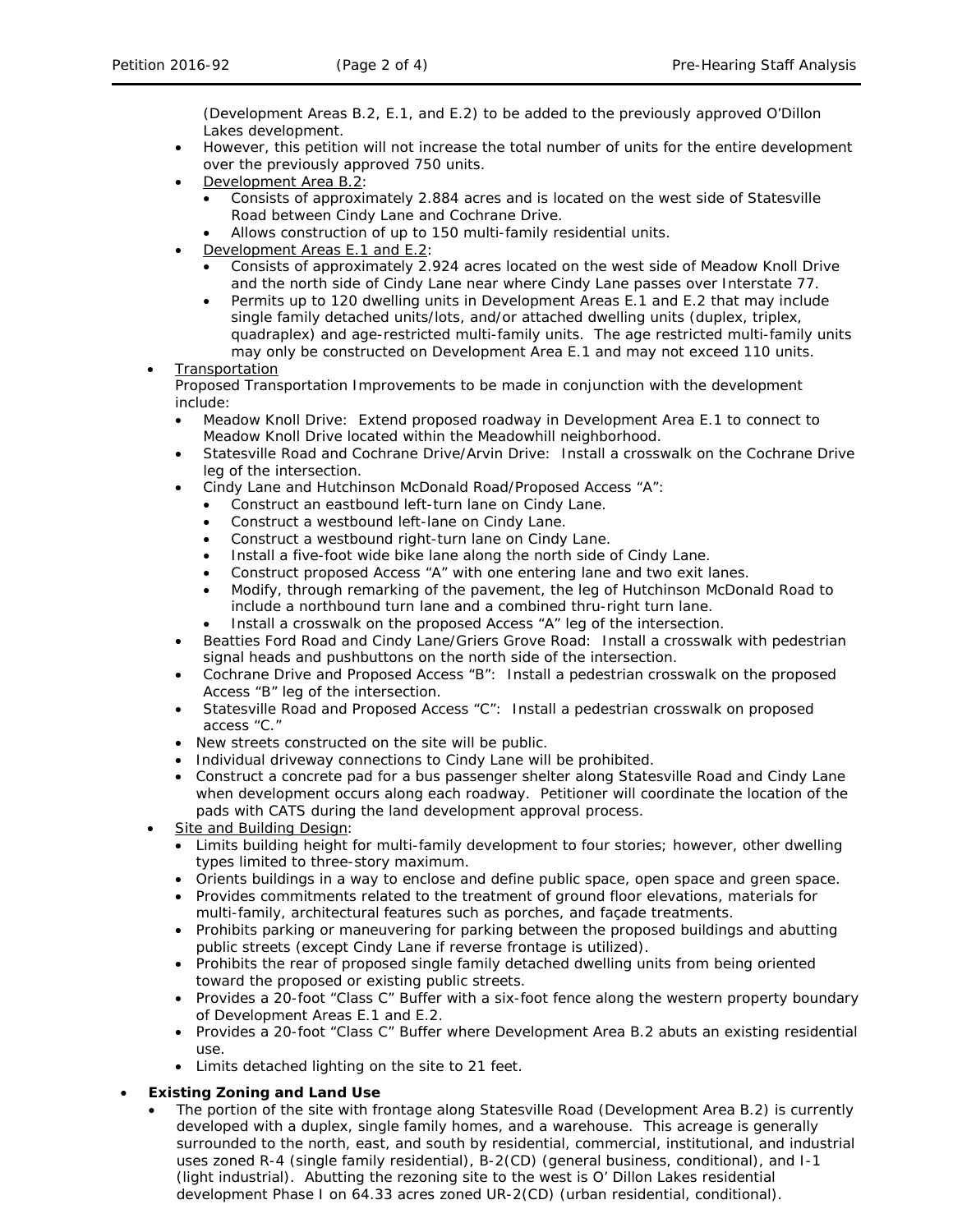- The portion of the site adjacent to Cindy Lane and just east of Interstate 77 (Development Areas E.1 and E.2) is currently vacant and part of 56.9 acres rezoned from R-4 (single family residential) to MX-1 INNOV (mixed use, innovative) via petition 2000-162, to allow 269 single family detached homes and 72 single family attached homes. This portion is surrounded by residential neighborhoods (including O' Dillon Lakes residential development Phase I), and office/warehouses zoned UR-2(CD) (urban residential, conditional), MX-1 INNOV (mixed use, innovative), R-4 (single family residential), and I-1(CD) (light industrial, conditional).
- See "Rezoning Map" for existing zoning in the area.

### • **Rezoning History in Area**

- Rezoning petition 2015-082 rezoned approximately 64.33 acres located on the north side of Cindy Lane and south of Cochrane Drive between Interstate 77 and Statesville Road from R-4 (single family residential) and B-2(CD) (general business, conditional) to UR-2(CD) (urban residential, conditional) in order to allow 750 residential units of a variety of housing types.
- **Public Plans and Policies**
	- The *Northeast District Plan* (1996) recommends single family up to four dwelling units per acre, for the 2.884-acre identified as Development Area B.2.
	- The *Northeast District Plan* (1996), as a result of a subsequent rezoning (petition 2000-162). recommends single family up to six dwelling units per acres, for the 2.924-acre included in Development Areas E.1 and E.2.
	- The *General Development Policies* (GDP) provides policy guidance for evaluating proposed residential densities greater than four units per acre. The petition does not meet the *General Development Policies* locational criteria for consideration of up to 11.66 dwellings units per acre as illustrated in the table below.

| <b>Assessment Criteria</b>         | Density Category - up to 12 dua |
|------------------------------------|---------------------------------|
| Meeting with Staff                 | $1$ (Yes)                       |
| Sewer and Water Availability       | 2 (CMUD)                        |
| Land Use Accessibility             | 1 (Low)                         |
| <b>Connectivity Analysis</b>       | $1$ (Low)                       |
| Road Network Evaluation            | 0(No)                           |
| Design Guidelines                  | 4 (Yes)                         |
| Other Opportunities or Constraints | <b>NA</b>                       |
| <b>Minimum Points Needed: 12</b>   | <b>Total Points: 9</b>          |

# • **TRANSPORTATION CONSIDERATIONS**

- This petition is an expansion of the area of an approved rezoning but does not expand the entitled land uses or trip generation of the original rezoning. CDOT has minor outstanding technical issues.
- See Outstanding Issues, Item 1.

# • **Vehicle Trip Generation:**

Current Zoning:

Existing Use: 270 trips per day (based on four single family dwelling units, a 3,600 square foot convenience store, and 3,182 square feet of warehouse uses);

Entitlement: 260 trips per day (based on 11 single family dwelling units and 20 townhome units).

Proposed Zoning: The number of trips per day will not be increased as the number of residential units will remain at 750 per rezoning petition 2015-082. The number of trips per day for the overall O'Dillon Lakes development is estimated at 5,600 trips per approved rezoning petition 2015-082 and the current rezoning.

**DEPARTMENT COMMENTS** (see full department reports online)

- **Charlotte Area Transit System:** No issues.
- **Charlotte Department of Neighborhood & Business Services:** The developer must comply with the City's Housing Policies if seeking public funding for this project.
- **Charlotte Fire Department:** The Fire Department states that no on street parking on roads less than 26 feet clear width is allowed.
- **Charlotte-Mecklenburg Schools:** There will be no increase in students since the total number of units was taken into account with the previous rezoning (rezoning petition 2015-082).
- **Charlotte-Mecklenburg Storm Water Services:** Flooding and surface water quality impacts associated with impervious surfaces on this site are being addressed through compliance with the